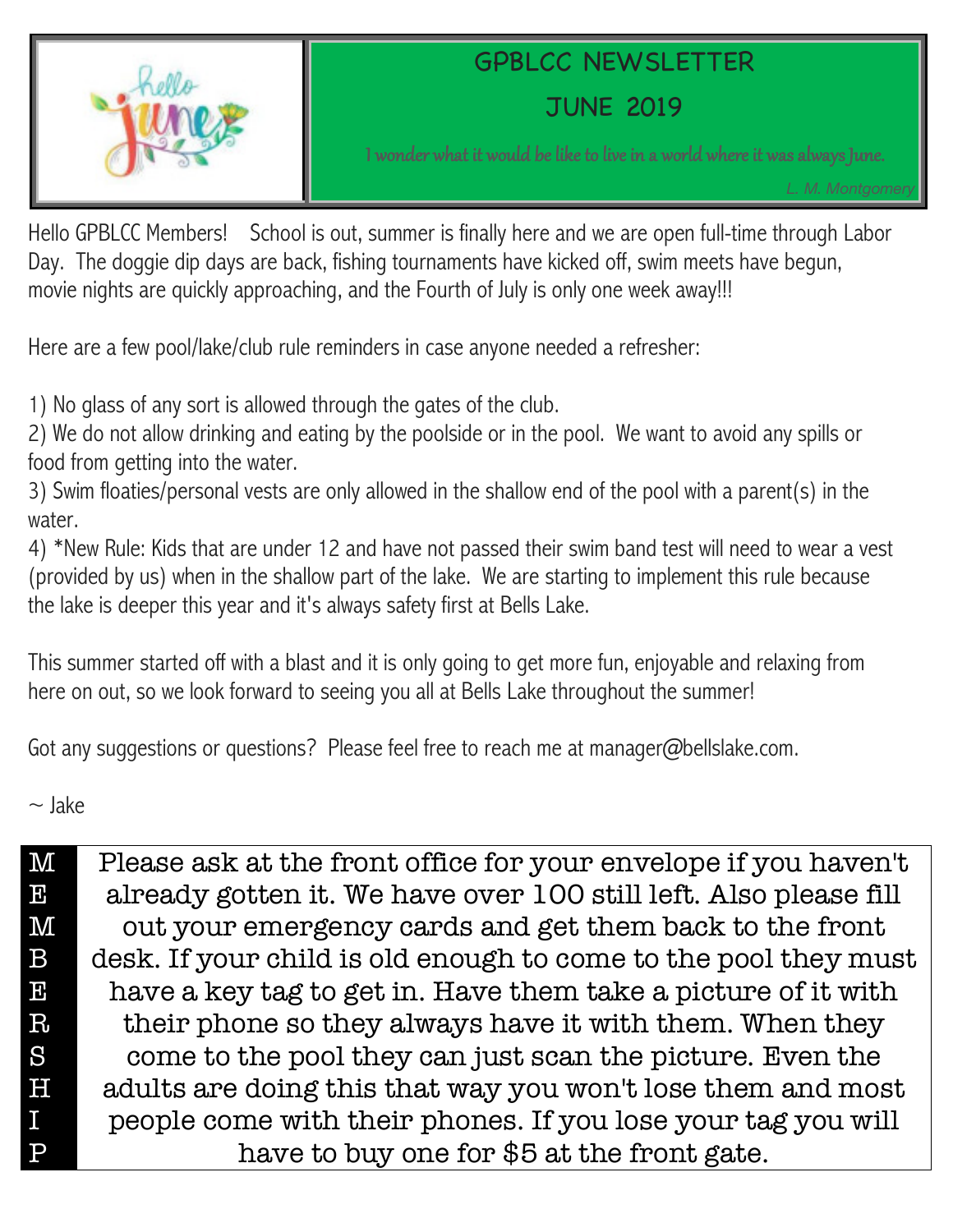## **ENTERTAINMENT**

Some entertainment moved around due to a scheduling conflict, so we now have Eleven, Eleven performing on Saturday from 2:30-6:30pm.

Due to conflict, our dive-in movie night has been moved from Thursday, June 27th to Tuesday, July 2<sup>nd</sup> starting at 8:45 pm. Bring your beach chairs for the pool deck or a tube with a hole in the center for the shallow end and enjoy this free viewing of Incredibles II. You may bring your own snacks and drinks. Popcorn will be served.

In July, we have our annual 4th of July celebration, including a moon bounce, DJ, games, and complimentary hot dogs!

- Basket Auction will go from 11:00 am  $-$  2:30 pm.
- Ticket pricing is \$20 for 25 tickets and \$35 for 50 tickets.
- Ticket pricing for 50/50 is \$5 for five tickets.
- Ticket pricing for reserved parking spot for 2020 season is \$5 a ticket.
- Don't forget that guest fees on Thursday, July 4th are \$15, Seniors \$5 and under 4 years old free. YOU CAN SAVE TIME AND BUY YOUR GUEST PASSES AHEAD OF TIME AT THE FRONT GATE STARTING SATURDAY, JUNE 29TH .

We are celebrating Christmas in July a little early on the 13th, with a decorating contest and movie night. Stay tuned for additional details on this fun day!

We have our "Dam" Adult Social on July 20th from 9-11pm. Cost is \$5 per person and all money will go directly to the Dam Fund. You must be 21 to enter.

Also, look for info on our Family Fun Campout including DJ, Dunk Tank, late night swimming and camping out under the stars on July 27th!

We also have the return of some of our favorite artists and tubing Tuesdays.

Check our online calendar for the most up-to-date information. You can also join to get text reminders by texting 81010 with the message @mmacc. Enjoy!